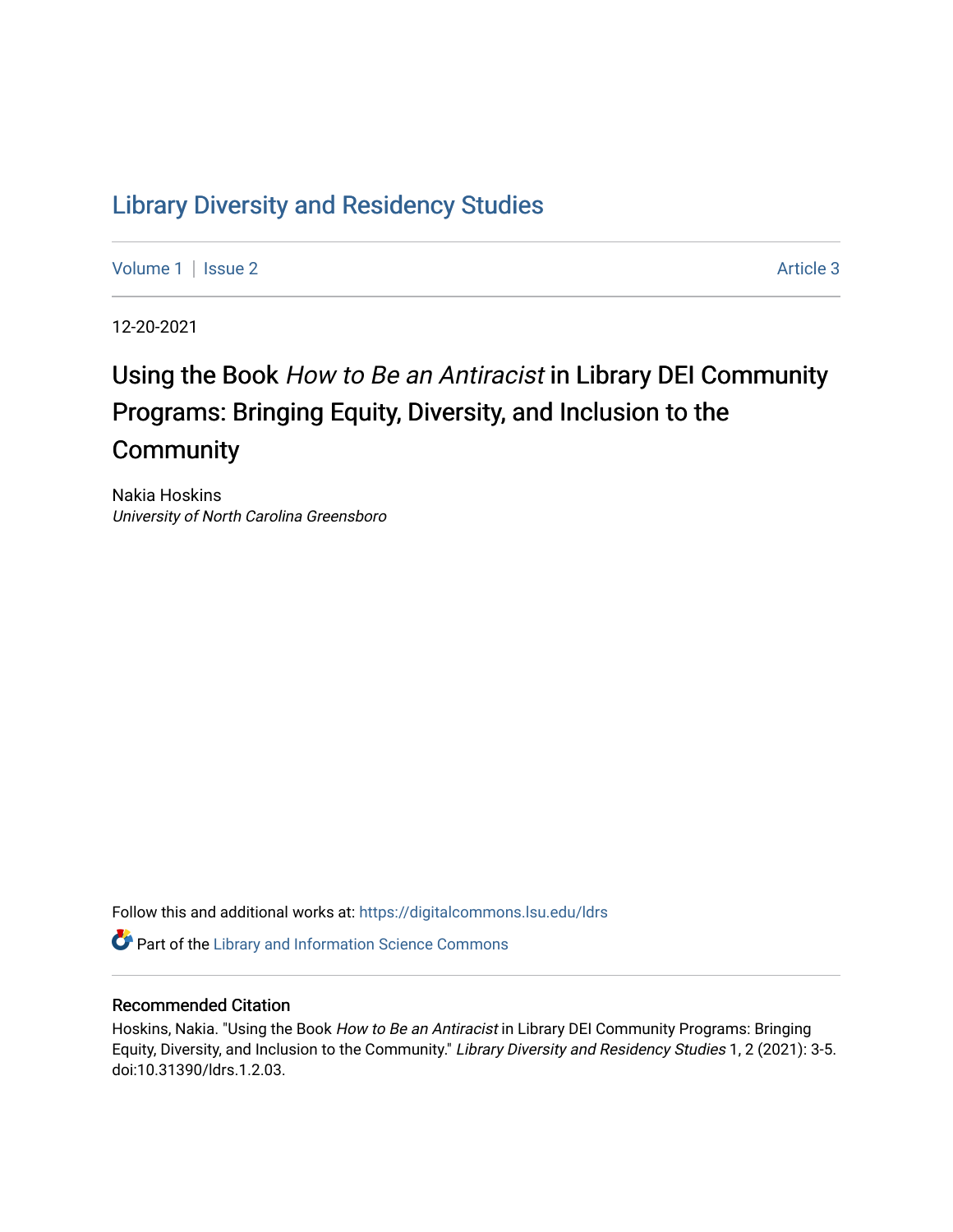### **USING THE BOOK "***HOW TO BE AN ANTIRACIST***" IN LIBRARY DEI COMMUNITY PROGRAMS**

*Bringing Equity, Diversity, and Inclusion to the Community*

*Nakia Hoskins* 

#### **ABSTRACT**

This brief article provides an overview of a program in which the University of North Carolina at Greensboro library hosted a series of book club conversations about racism utilizing the book *How to Be an Antiracist* by Ibram X. Kendi. The article concludes with some observations and suggestions.

#### **KEYWORDS**

Discussions about racism, book club ideas, antiracism.

#### **INTRODUCTION**

The killing of George Floyd on May 25, 2020, ignited a global uprising in social justice protests and intensified workplace expectations of equity, diversity, and inclusion. On the campus of UNC Greensboro (UNCG) a variety of responses occurred: task forces were formed, websites were created, and statements were released by University Administration denouncing racism with promises to foster environments of tolerance and sensitivity.

#### **PROCESS**

The UNCG Alumni and Friends Virtual Book Club (AVF), a partnership between Alumni Engagement, the Bryan Business School, and the University Libraries, made the brave decision to invite book club members to participate in open, honest, and much needed conversations about race in America by choosing Ibram X. Kendi's, *How to Be an Antiracist* as the title for the August through September 2020 club selection.

Described by New York Times as "the most courageous book to date on the problem of race in the Western mind", *How to Be an Antiracist* takes readers through Kendi's introspective journey of self-actualization as he begins to establish his place in the world as a Black man and come to terms with how he feels towards other Black people and people of color. Kendi's marriage of the history of race to his personal experience invites audience members to reflect upon and discuss race from their own positionality in such a way that the personal lends itself to the general constructively. True to his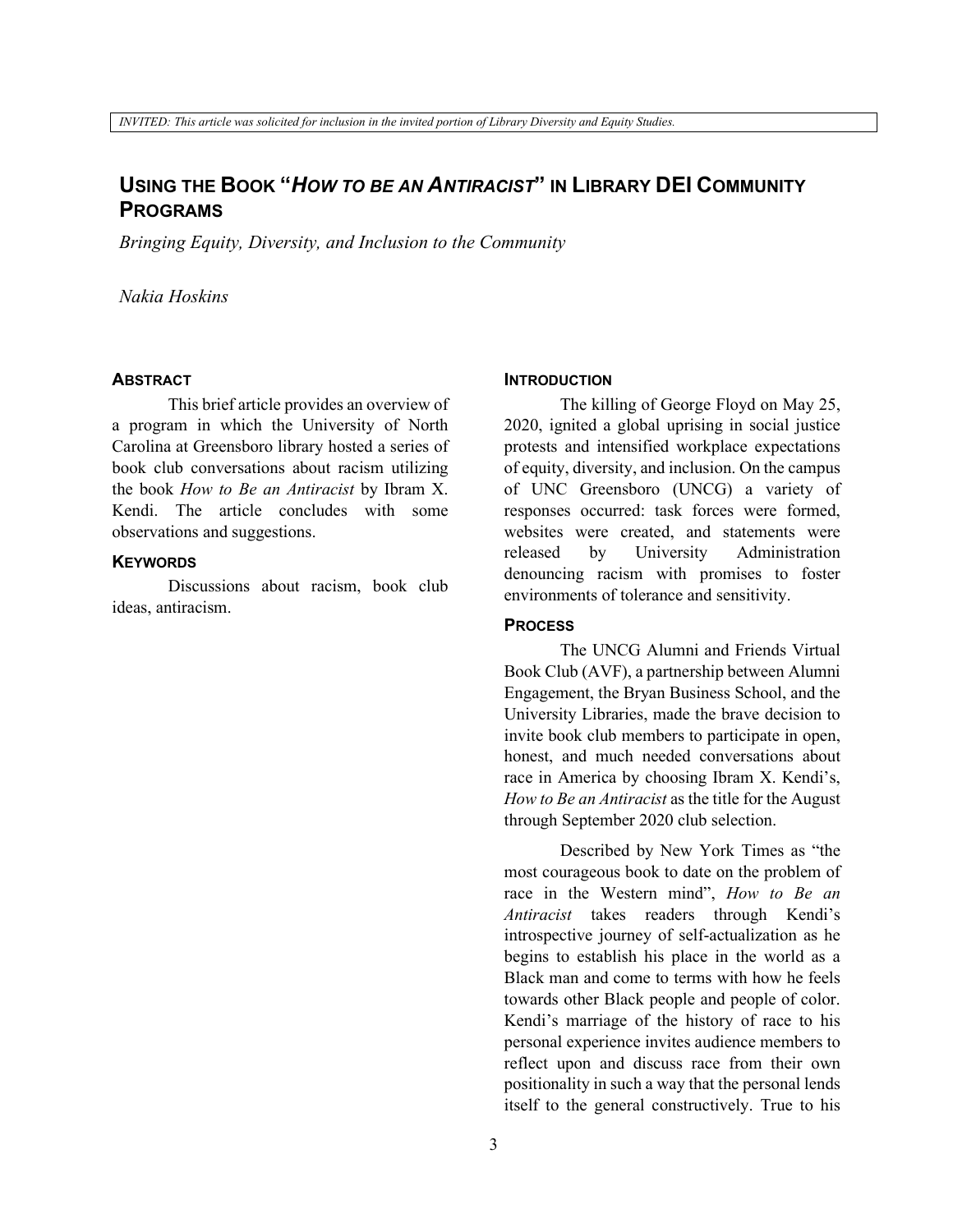purpose Kendi creates space for an open, honest, and informed discussion about the complexities and mythologies surrounding race in contemporary society.

The AFV book club leaders recognized the need to select a moderator knowledgeable not only about applicable content, but someone with the emotional intelligence and endurance to navigate sensitive discussions introduced in Kendi's book. The search did not take long. AFV book club leadership quickly and unanimously decided to ask Dr. Armondo Collins, a Visiting Assistant Professor in African American and African Diaspora Studies and Head of the Libraries Digital Media Commons at UNCG, to serve as moderator. Dr. Collins has proven both through his academic and personal work that he was well-suited to lead the discussions for the sessions centered on *How to Be an Antiracist*.

Dr. Collins, published author and veteran speaker on EDI and race relations in America, skillfully led talks on delicate subjects such as race, racism, history, and sociology. He compassionately created a space for individuals to share personal stories about the effects of racism in their lives. The AFV Book Club successfully engaged over one hundred individuals in four virtual discussions. "Having Dr. Armondo Collins moderate our virtual book club conversations on *How to Be an Antiracist* by Ibram X. Kendy, was truly an honor; his candidness, transparency, and openness made our audience feel comfortable to share and open up to the tough topic of racism", says Yubisela Sandoval, UNCG Alumni Engagement.

When asked to reflect on moderating experience, Dr. Collins shared, "I am an African American studies scholar and *How to Be an Antiracist* brought to fore many of the issues I teach and have been engaging with in my personal research. The book is a minicourse in African American studies. I was also excited by the opportunity to talk about the work with a mixed audience of scholars and non-scholars given the sweeping grip of American racial politics in the wake of George Floyd's public

murder. I have praise and criticism for Kendi's work but whatever its shortcomings his work offers an opportunity to engage in a critically constructive community dialogue about race and its legacy in our daily lives".

"In my open group discussions with community members about the book I heard from a range of community members I hadn't even thought would be interested in having a conversation about race and racism", reports Collins. "I also saw how the construction of narrative in the book allowed audience members to latch on to pieces of the discussion and relate what they read to their own lives and the experiences of their families and friends. The audiences we got to engage with were diverse and lively, and as Kendi eloquently points out, caught in the middle of race as an ongoing contemporary human drama. People attended our book talks because they want to do something about race".

We found that in these discussions people posed the question, "well, what do you do?" This question came from a range of wellmeaning "allies", race-battle fatigued colleagues, and many who are weary of experiencing many different types of microaggressions and racist behavior. People really wanted answers and directions as to how to topple systems whose foundations were created and reinforced with centuries of racism. These conversations did not present such answers, nor was it the book club's goal. However, we provided an opportunity for people to release and name their feelings, find community, and begin their paths to selfactualization within the realm of race relations in America-- a driving point of *How to Be an Antiracist*. The book club discussions however did set the tone and equip participants with the tools needs to conduct their own conversations on race with their families, peers, and communities.

Happily, Kendi starts his work with the very practical truth that race is a social construct created over time through legislation and traditions of practice related to violence and inequality. Sadly, he can also be understood as turning this brilliant premise into an institutional